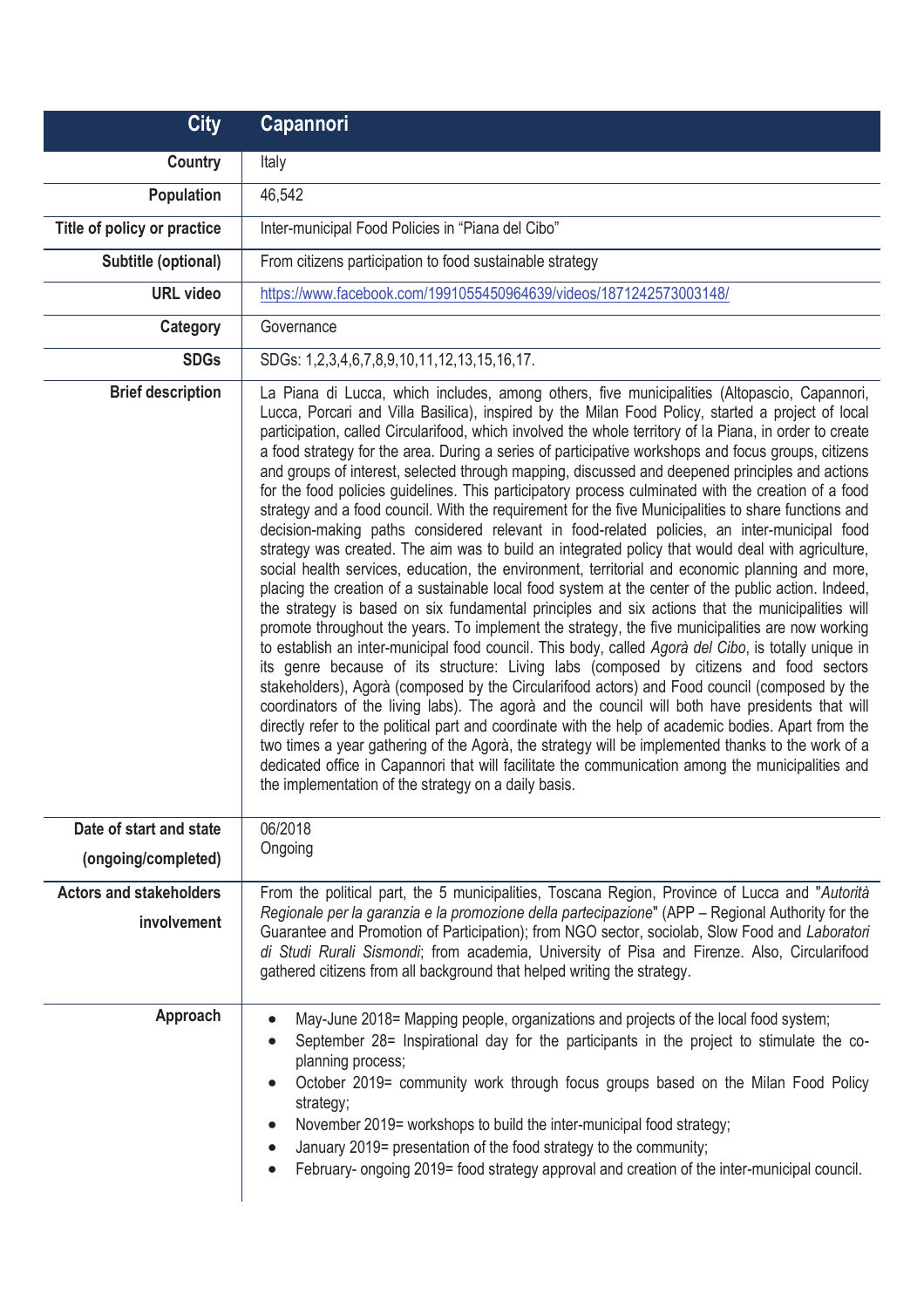| Innovation       | This food strategy and future food council are unique in their kind because of their inter-municipal<br>nature. In fact, they are the only example of governance actions which gather Italian municipalities<br>under the topic of food policies. It is a very innovative project, since it is the very first Italian city-to-<br>city cooperation on food policies and the first inter-municipal food council.<br>The project shows that sustainability and the right to food need to be addressed by sharing<br>practices and knowledge not only between actors of the same food systems but also between<br>different administrations and cities. After the MUFPP, this is the very first step towards the<br>realization of it, especially in Italy. In fact, what the Circularifood experience taught is that each<br>municipality has expertise and best practices that can be replicated and adapted to the other<br>municipalities. The strength of the food policies projects in La Piana di Lucca is that all five<br>municipalities share a similar context which makes the sharing of knowledge even more valuable<br>than in other contexts. It gathers all the important actors of the food system of the area in a<br>structure that looks at the long and short term, guaranteeing diversification, participation, sharing<br>and coordination. |
|------------------|-----------------------------------------------------------------------------------------------------------------------------------------------------------------------------------------------------------------------------------------------------------------------------------------------------------------------------------------------------------------------------------------------------------------------------------------------------------------------------------------------------------------------------------------------------------------------------------------------------------------------------------------------------------------------------------------------------------------------------------------------------------------------------------------------------------------------------------------------------------------------------------------------------------------------------------------------------------------------------------------------------------------------------------------------------------------------------------------------------------------------------------------------------------------------------------------------------------------------------------------------------------------------------------------------------------------------------------------------------------------|
| Impact           | The territory of the Piana di Lucca has a population of over 150,000 inhabitants for 430kmq.                                                                                                                                                                                                                                                                                                                                                                                                                                                                                                                                                                                                                                                                                                                                                                                                                                                                                                                                                                                                                                                                                                                                                                                                                                                                    |
|                  | From the second post-war period, some transformation processes changed the territory:<br>Industrialization;<br>Urban sprawl;<br>Abandonment of traditional crops in agriculture.<br>$\bullet$                                                                                                                                                                                                                                                                                                                                                                                                                                                                                                                                                                                                                                                                                                                                                                                                                                                                                                                                                                                                                                                                                                                                                                   |
|                  | Despite an evident interdependence between the territories, the Local Administrations have not<br>activated over the years significant systems of coordination in order to develop a common food<br>policies.<br>Moreover, in each municipality there are no decision-making mechanisms or action plans relating                                                                                                                                                                                                                                                                                                                                                                                                                                                                                                                                                                                                                                                                                                                                                                                                                                                                                                                                                                                                                                                |
|                  | to food policies.                                                                                                                                                                                                                                                                                                                                                                                                                                                                                                                                                                                                                                                                                                                                                                                                                                                                                                                                                                                                                                                                                                                                                                                                                                                                                                                                               |
|                  | In fact, within the local administrations, food policies still remain divided between various<br>departments and, moreover, there isn't a clear cognitive framework.<br>The positive impact of Circularifood can be defined in terms of the political and administrative<br>changes generated, in particular:<br>Acquisition of a cognitive framework;                                                                                                                                                                                                                                                                                                                                                                                                                                                                                                                                                                                                                                                                                                                                                                                                                                                                                                                                                                                                          |
|                  | Definition of a shared system of principles that focuses on the right to food and<br>sustainability;<br>Definition of a multi-stakeholder food plan;                                                                                                                                                                                                                                                                                                                                                                                                                                                                                                                                                                                                                                                                                                                                                                                                                                                                                                                                                                                                                                                                                                                                                                                                            |
|                  | Definition of a single and common food government for the Piana di Lucca;<br>$\bullet$                                                                                                                                                                                                                                                                                                                                                                                                                                                                                                                                                                                                                                                                                                                                                                                                                                                                                                                                                                                                                                                                                                                                                                                                                                                                          |
|                  | Definition of an action plan;<br>$\bullet$                                                                                                                                                                                                                                                                                                                                                                                                                                                                                                                                                                                                                                                                                                                                                                                                                                                                                                                                                                                                                                                                                                                                                                                                                                                                                                                      |
|                  | Definition of an associated management system of food policies;<br>$\bullet$<br>Definition of an inclusive system that takes into account the needs of vulnerable social<br>targets in the definition of food policies.                                                                                                                                                                                                                                                                                                                                                                                                                                                                                                                                                                                                                                                                                                                                                                                                                                                                                                                                                                                                                                                                                                                                         |
|                  | Since the food strategy has just been introduced in the area, there is no data yet to show its<br>impact.                                                                                                                                                                                                                                                                                                                                                                                                                                                                                                                                                                                                                                                                                                                                                                                                                                                                                                                                                                                                                                                                                                                                                                                                                                                       |
| <b>Inclusion</b> | The nature of the inter-municipal food policy is inclusive. In fact, the strategy and the council<br>address all three kind of possible inclusion: 1) thematic inclusion because it is a governance<br>action made to help implement and coordinate all actions in all MUFPP categories; 2) territorial<br>inclusion because it involves more than one municipality, the region and the province government;<br>moreover, this project is strongly focused on the linkages between rural and urban areas, with the<br>aim of obviously enhancing the natural interrelation among those areas in the name of<br>cooperation and inclusion; 3) social inclusion because it has been from the beginning of<br>Circularifood a participatory process that included all kind of actors influencing food in La Piana.                                                                                                                                                                                                                                                                                                                                                                                                                                                                                                                                                 |